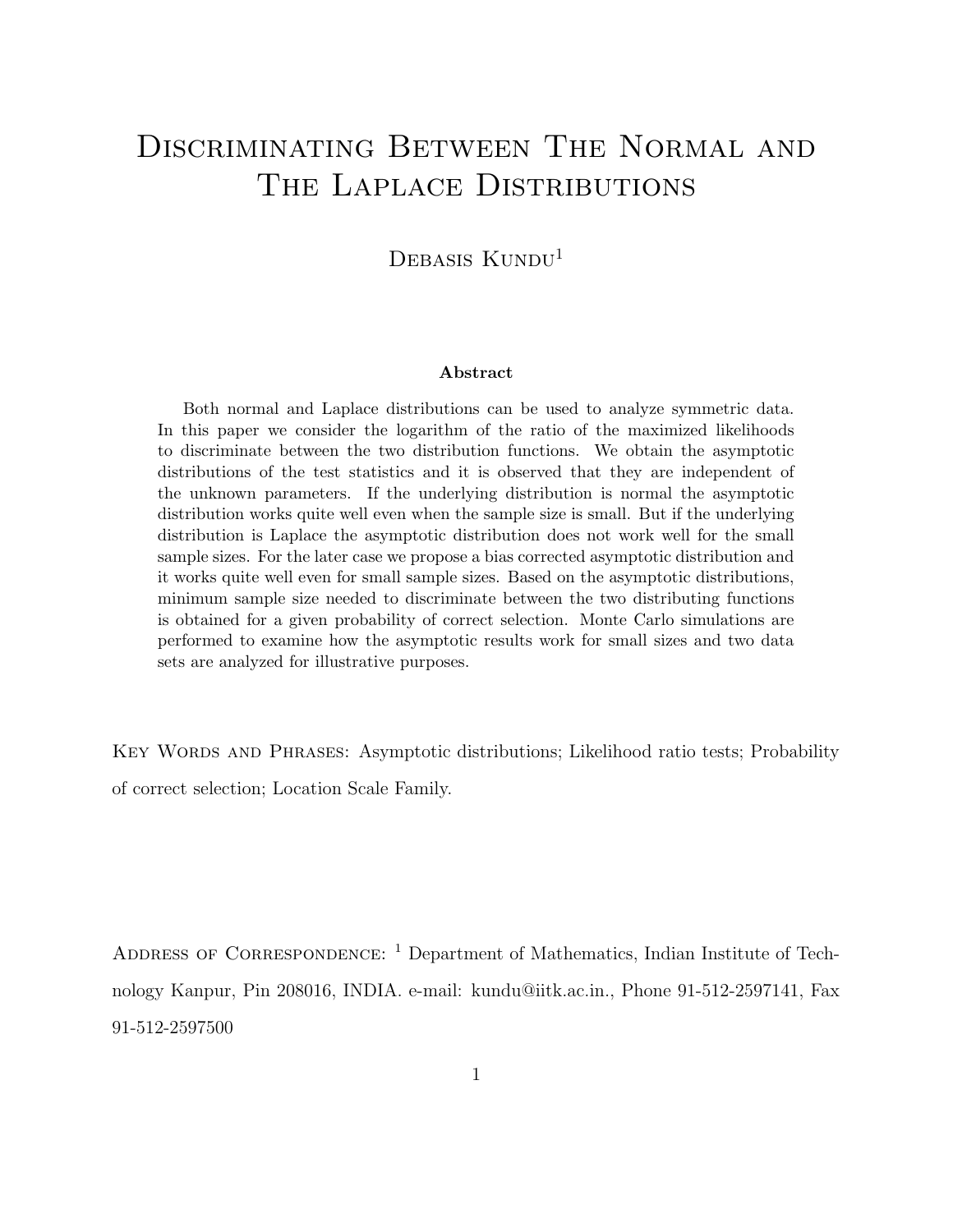# 1 INTRODUCTION

Suppose an experimenter has n observations and the elementary data analysis, say for example histogram plot, stem and leaf plot or the box-plot, suggests that it comes from a symmetric distribution. The experimenter wants to fit either the normal distribution or the Laplace distribution, which one is preferable?

It is well known that the normal distribution is used to analyze symmetric data with short tails, whereas the Laplace distribution is used for the long tails data. Although, these two distributions may provide similar data fit for moderate sample sizes, but it is still desirable to choose the correct or more nearly correct model, since the inferences often involve tail probabilities, where the distribution assumption is very important. Therefore, it is very important to make the best possible decision based on whatever data are available.

For a given data set, whether it follows one of the two given distribution functions, is a very well known problem. Discriminating between any two general probability distribution functions was studied by  $\text{Cox}$  [6], [7], Chambers and  $\text{Cox}$  [4], Atkinson [1], [2], Dyer [10] and Chen [5]. Dumonceaux and Antle [9] consider the problem of discriminating between the lognormal and Weibull distributions and Dumonceaux, Antle and Haas [8] consider the problem of discriminating between any two distribution functions from the location-scale families. In both [9] and [8] the authors propose the test statistics and compute the critical values based on the Monte Carlo simulations. Fearn and Nebenzahl [11] and Bain and Englehardt [3] consider the problem of discriminating between the gamma and Weibull distributions. Wiens [20], Kim, Sun and Tsutakawa [13], Firth [12] and Kundu and Manglick [14] consider different aspects of discriminating between the log-normal and gamma distributions.

In this paper we discriminate between the normal and Laplace distributions using the ratio of the maximized likelihoods (RML). It should be mentioned that Dumonceaux, Antle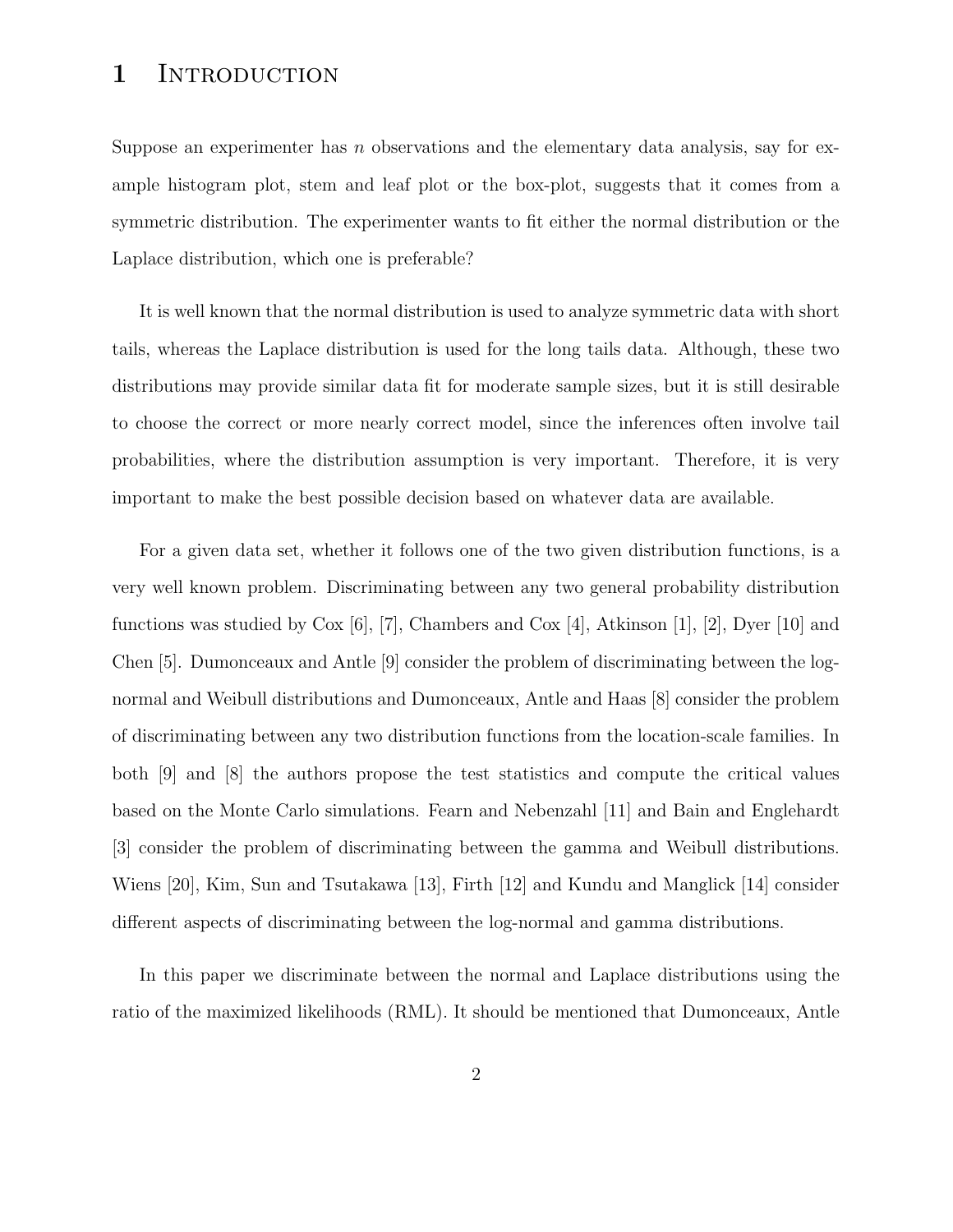and Haas [8] also use an equivalent statistic to the RML to discriminate between the two distribution functions. They did not study any distributional property of the proposed statistic. In this paper, using the approach of White [18], [19] we obtain the asymptotic distribution of the logarithm of RML. It is observed that the asymptotic distribution of the logarithm of the RML is normal and it does not depend on the parameters of the underlying distribution function. Numerical study indicates that if the underlying distribution is normal the asymptotic distribution works quite well even for small sample sizes but the same is not true if the underlying distribution is Laplace. When the underlying distribution is Laplace, we propose a bias corrected asymptotic distribution and it works quite well for small sample sizes also.

The asymptotic distribution can be used to compute the probability of correct selection (PCS). We also obtain the minimum sample size necessary to discriminate between the two distributing functions for a given PCS.

The rest of the paper is organized as follows. At the end of the present section we provide all the notation we are going to use in this paper. We briefly describe the likelihood ratio method in section 2. Asymptotic distributions of the logarithm of RML statistics under null hypotheses are obtained in section 3. Sample size determination has been performed in section 4. Some numerical experiments are performed in section 5 and two real data sets are analyzed in section 6. Finally we conclude the paper in section 7.

We use the following notation for the rest of the paper. The density function of a normal random variable with location parameter  $-\infty < \mu < \infty$  and scale parameter  $\sigma > 0$ , will be denoted by

$$
f_N(x; \mu, \sigma) = \frac{1}{\sqrt{2\pi}\sigma} e^{-\frac{(x-\mu)^2}{2\sigma^2}}; \quad \text{for } -\infty < x < \infty. \tag{1}
$$

A normal distribution with mean  $\mu$  and variance  $\sigma^2$  will be denoted by  $N(\mu, \sigma^2)$ . The density function of a Laplace distribution, with location parameter  $-\infty < \eta < \infty$  and scale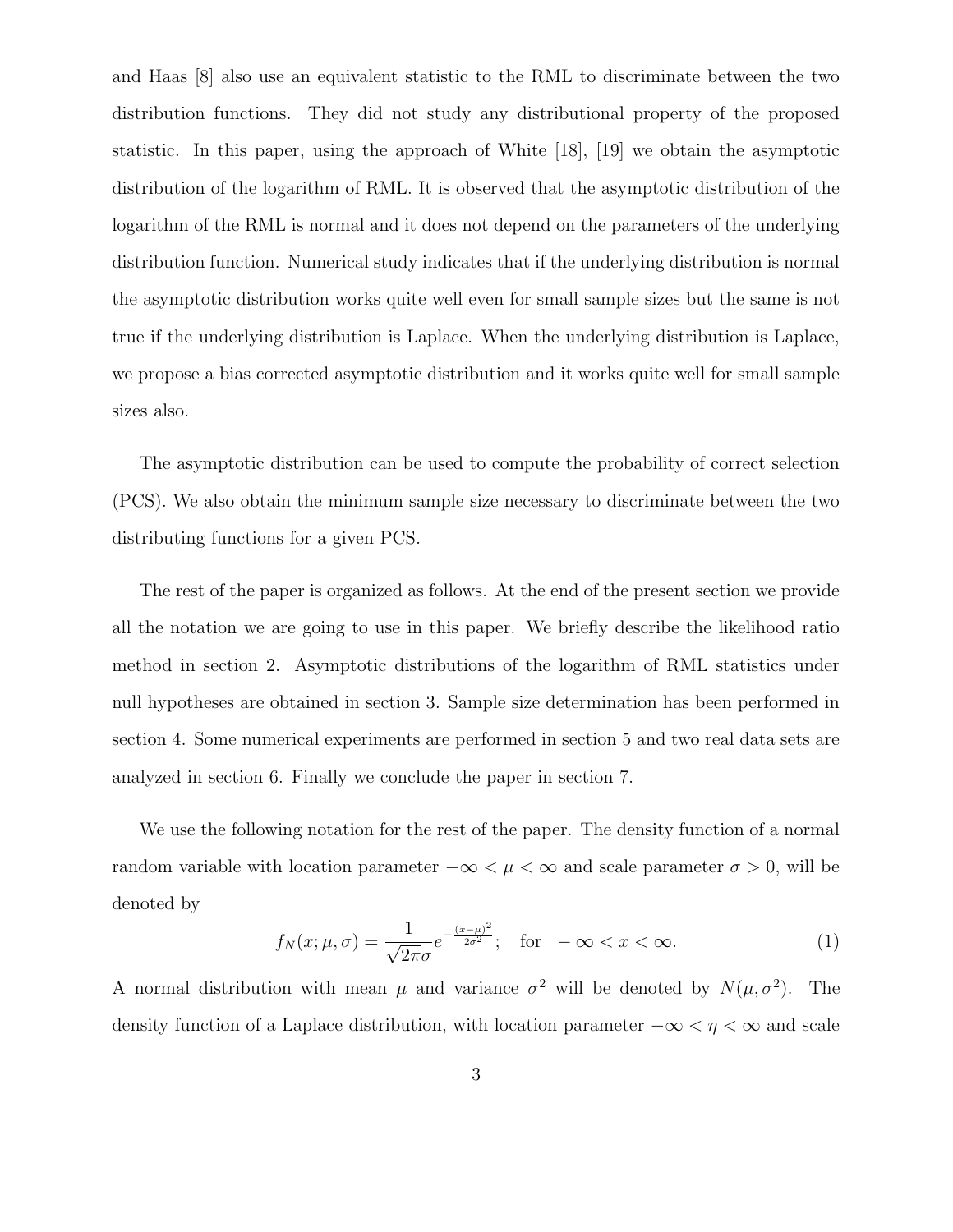parameter  $\theta > 0$ , will be denoted by

$$
f_L(x; \eta, \theta) = \frac{1}{2\theta} e^{-\frac{|x - \eta|}{\theta}}; \quad \text{for} \quad -\infty < x < \infty. \tag{2}
$$

A Laplace distribution with the location and scale parameters  $\eta$  and  $\theta$  respectively, will be denoted by  $L(\eta, \theta)$ .

Also, almost sure convergence will be denoted by  $a.s.$  For any Borel measurable function,  $h(.)$ ,  $E_N(h(U))$ , and  $V_N(h(U))$  will denote the mean and variance of  $h(U)$  under the assumption that U follows  $N(\mu, \sigma^2)$ . Similarly, we define,  $E_L(h(U))$  and  $V_L(h(U))$  as the mean and variance of  $h(U)$  when U follows  $L(\eta, \theta)$ . Moreover, if  $g(.)$  and  $h(.)$  are two Borel measurable function, we define  $cov_N(g(U), h(U)) = E_N(g(U)h(U)) - E_N(g(U))E_N(h(U))$ and  $cov_L(g(U)h(U)) = E_L(g(U)h(U))$  -  $E_L(g(U))E_L(h(U))$ . Finally, we define  $\text{median}\{a_1, \ldots, a_{2m+1}\} = a_{m+1}$ 

$$
\text{median}\{a_1, \dots, a_{2m}\} = \frac{a_{m} + a_{m+1}}{2},
$$
\n
$$
\text{median}\{a_1, \dots, a_{2m}\} = \frac{a_{m} + a_{m+1}}{2}
$$

where  $a_1 < a_2 < \ldots < a_{2m+1}$  are ordered real numbers.

### 2 RATIO OF MAXIMIZED LIKELIHOOD

We have a sample  $X_1, \ldots, X_n$ , from one of the two distribution functions. The likelihood functions, assuming that the data follow  $N(\mu, \sigma^2)$  or  $L(\eta, \theta)$ , are

$$
l_N(\mu, \sigma) = \prod_{i=1}^n f_N(X_i; \mu, \sigma)
$$

and

$$
l_L(\eta, \theta) = \prod_{i=1}^n f_L(X_i; \eta, \theta),
$$

respectively. The logarithm of RML is defined as

$$
T = \ln\left[\frac{l_N(\hat{\mu}, \hat{\sigma})}{l_L(\hat{\eta}, \hat{\theta})}\right].
$$
\n(3)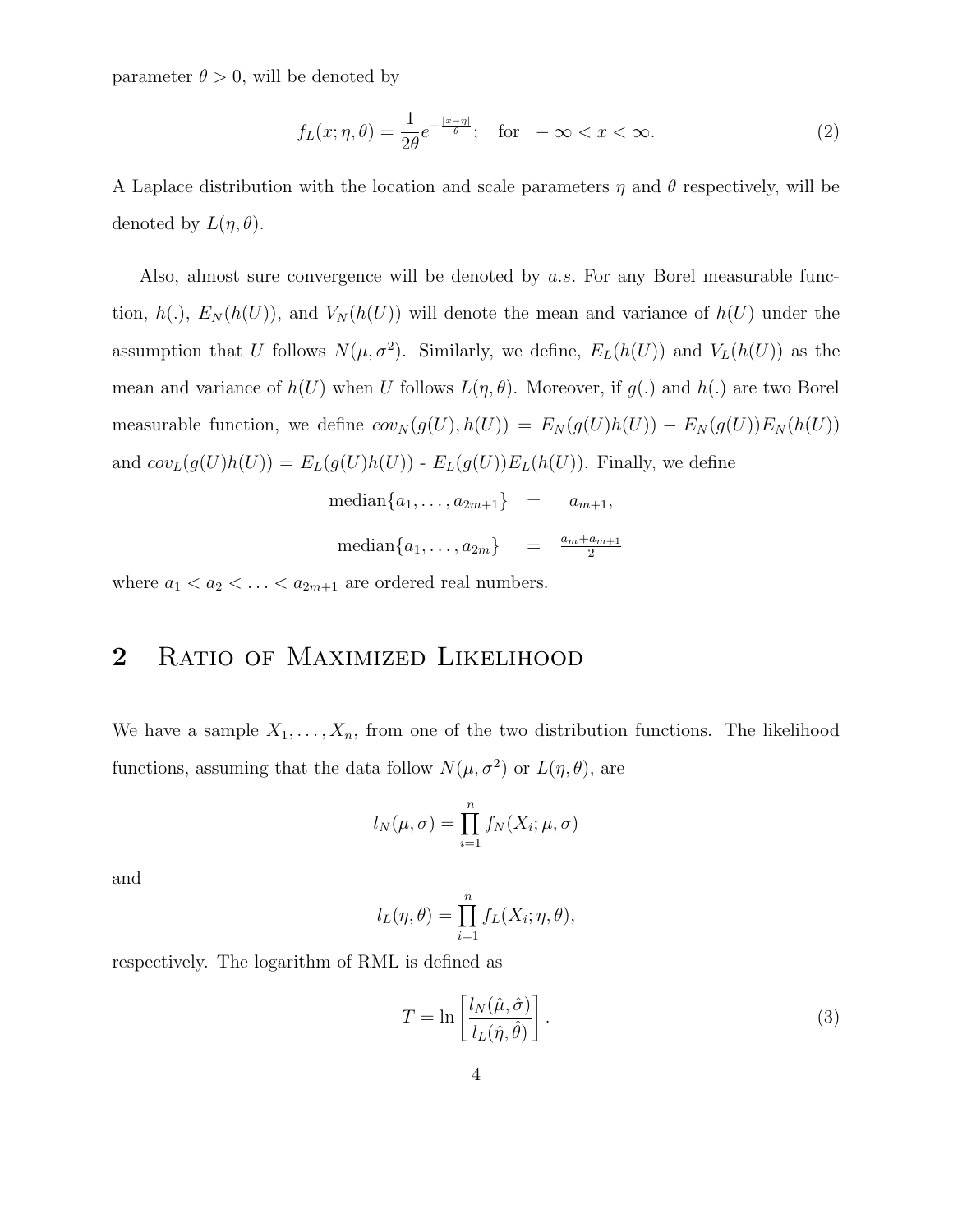Here  $(\hat{\mu}, \hat{\sigma})$  and  $(\hat{\eta}, \hat{\theta})$  are the maximum likelihood estimators (MLEs) of  $(\mu, \sigma)$  and  $(\eta, \theta)$ respectively based on the sample  $X_1, \ldots, X_n$ . Therefore T can be written as

$$
T = \frac{n}{2}\ln 2 - \frac{n}{2}\ln \pi + n\ln \hat{\theta} - n\ln \hat{\sigma} + \frac{n}{2},\tag{4}
$$

where

$$
\hat{\mu} = \frac{1}{n} \sum_{i=1}^{n} X_i \quad \hat{\sigma}^2 = \frac{1}{n} \sum_{i=1}^{n} (X_i - \hat{\mu})^2 \quad \hat{\eta} = \text{median}\{X_1, \dots, X_n\} \quad \text{and} \quad \hat{\theta} = \frac{1}{n} \sum_{i=1}^{n} |X_i - \hat{\eta}|.
$$
\n(5)

The following discrimination procedure can be used. Choose the normal distribution if the test statistic  $T > 0$ , otherwise choose the Laplace distribution as the preferred model. Note that if the null distribution is  $N(\mu, \sigma^2)$ , then the distribution of T is independent of  $\mu$ and  $\sigma$ . Similarly, if the null distribution is  $L(\eta, \theta)$ , then the distribution of T is independent of  $\eta$  and  $\theta$ .

#### 3 Asymptotic Properties of the Logarithm of RML

In this section we derive the asymptotic distributions of T.

#### CASE 1: THE DATA FOLLOW NORMAL DISTRIBUTION

In this case we assume that X follows  $N(\mu, \sigma^2)$ . We have the following result.

THEOREM 1: Under the assumption that the data follow  $N(\mu, \sigma^2)$ , the distribution of T is asymptotically normally distributed with mean  $E<sub>N</sub>(T)$  and  $V<sub>N</sub>(T)$ .

To prove theorem 1, we need the following lemma.

LEMMA 1: Suppose the data follow  $N(\mu, \sigma^2)$ , then as  $n \to \infty$ , we have (1)  $\hat{\eta} \rightarrow \tilde{\eta}$  a.s., and  $\hat{\theta} \rightarrow \tilde{\theta}$  a.s., where

$$
E_N\left(\ln(f_L(X;\tilde{\eta},\tilde{\theta}))\right) = \max_{\eta,\theta} E_N\left(\ln(f_L(X;\eta,\theta))\right).
$$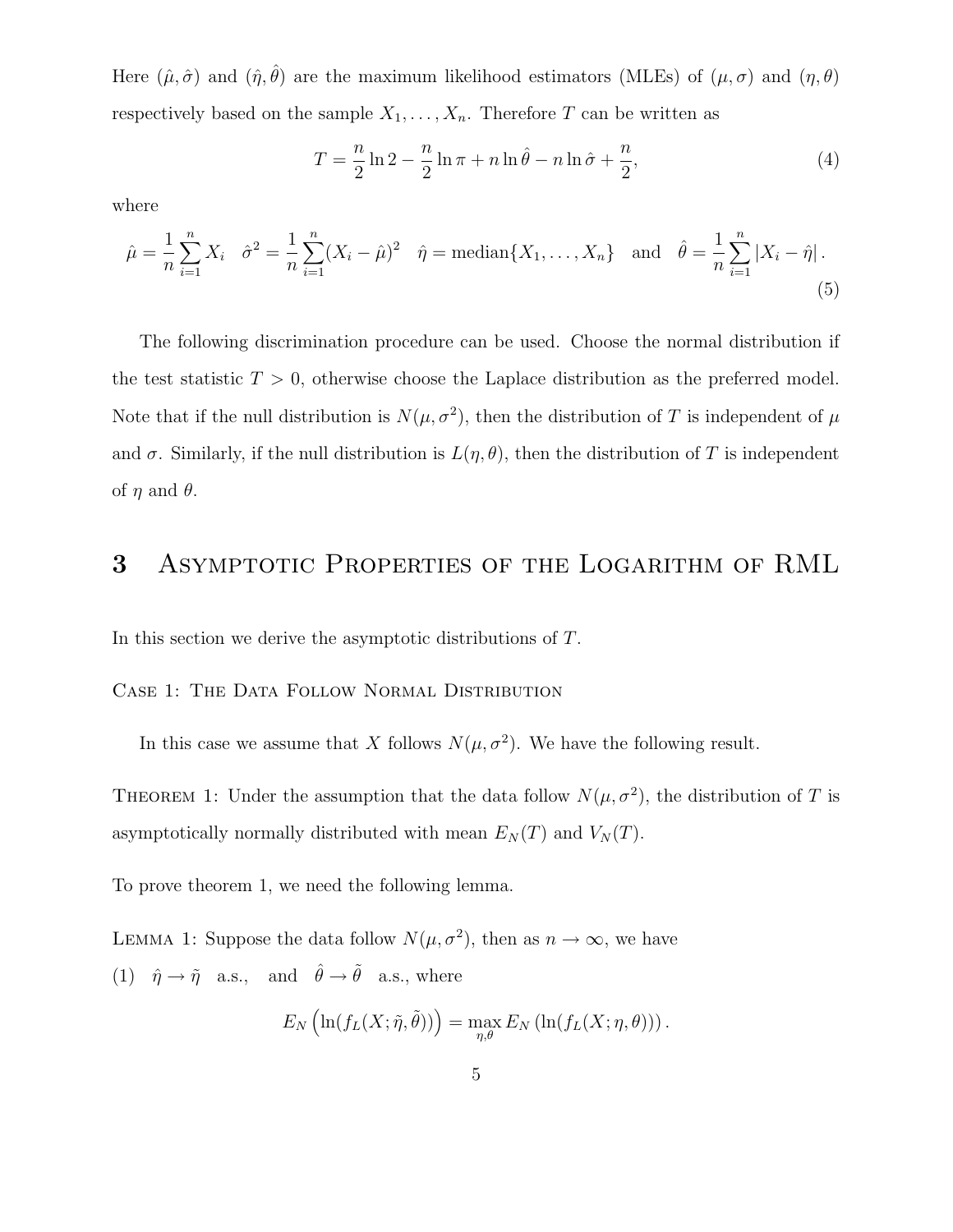Note that  $\tilde{\eta}$  and  $\tilde{\theta}$  may depend on  $\mu$  and  $\sigma$ , but we do not make it explicit for brevity. Let us denote;

$$
T^* = \ln\left[\frac{l_N(\mu,\theta)}{l_L(\tilde{\eta},\tilde{\theta})}\right],\tag{6}
$$

(2)  $n^{-\frac{1}{2}}(T - E_{LN}(T))$  is asymptotically equivalent to  $n^{-\frac{1}{2}}(T^* - E_{LN}(T^*)$ .

PROOF OF LEMMA 1: The proof follows using the similar argument of White ([19]; Theorem 1) and therefore, it is omitted.

PROOF OF THEOREM 1: Using the Central Limit Theorem (CLT), it can be easily seen that  $n^{-\frac{1}{2}}(T^* - E_{LN}(T^*))$  is asymptotically normally distributed. Therefore, the proof immediately follows from part (2) of Lemma 1 and the CLT.

COMMENTS: It should be mentioned here that the distance between  $L(\tilde{\eta}, \tilde{\theta})$  and  $N(\mu, \sigma)$  is minimum in terms of the Kullback-Liebler information measure.

Now we compute  $\tilde{\eta}$ ,  $\tilde{\theta}$ ,  $E_N(T)$  and  $V_N(T)$ . Note that;

$$
E_N\left(\ln(f_L(X;\eta,\theta))\right) = -\ln 2 - \ln \theta - E\left|\frac{X-\eta}{\theta}\right|.
$$

Since X follows  $N(\mu, \sigma^2)$ , therefore, it is clear that

$$
\tilde{\eta} = \mu
$$
 and  $\tilde{\theta} = E|X - \mu| = \sigma \sqrt{\frac{2}{\pi}}$ . (7)

Now we provide the expression for  $E_N(T)$  and  $V_N(T)$ . Note that  $\lim_{n\to\infty} \frac{E_N(T)}{n}$  $\frac{N(T)}{n}$  and  $\lim_{n\to\infty} \frac{V_N(T)}{n}$ n exist. Let us denote  $\lim_{n\to\infty} \frac{E_N(T)}{n} = AM_N$  and  $\lim_{n\to\infty} \frac{V_N(T)}{n} = AV_N$ . Since the distribution of T is independent of  $\mu$  and  $\sigma$ , therefore to compute  $E_N(T)$  and  $V_N(T)$ , without loss of generality, we consider  $\mu = 0$  and  $\sigma = 1$ , *i.e.* X follows  $N(0, 1)$ . Therefore, for large n,

$$
\frac{E_N(T)}{n} \approx AM_N = E_N \left[ \ln f_N(X; 0, 1) - \ln f_L(X; \tilde{\eta}, \tilde{\theta}) \right]
$$

$$
= E_N \left[ -\frac{1}{2} \ln(2\pi) - \frac{X^2}{2} + \ln 2 + \ln \tilde{\theta} + \left| \frac{X - \tilde{\eta}}{\tilde{\theta}} \right| \right]
$$

$$
= -\frac{1}{2} \ln(2\pi) - E_N \left( \frac{X^2}{2} \right) + \ln 2 + \ln \tilde{\theta} + \sqrt{\frac{\pi}{2}} E_N |X|
$$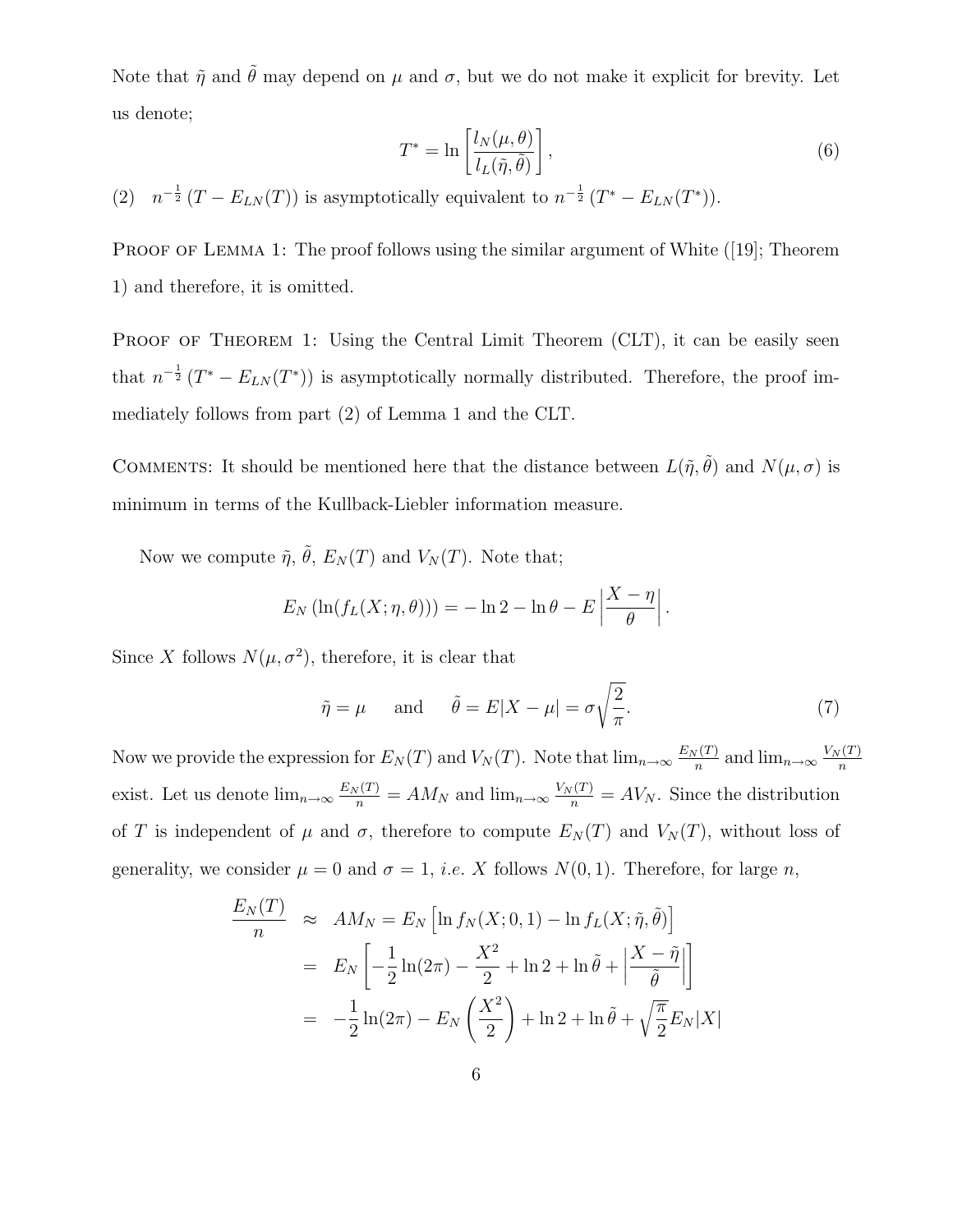$$
= \ln 2 + \frac{1}{2} - \ln \pi = 0.0484172. \tag{8}
$$

We also have

$$
\frac{V_N(T)}{n} \approx AV_N = V_N \left( \ln f_N(X; 0, 1) - \ln f_L(X; \tilde{\eta}, \tilde{\theta}) \right)
$$
  
=  $V_N \left( -\frac{1}{2} X^2 + \sqrt{\frac{\pi}{2}} |X| \right)$   
=  $\frac{1}{4} V_N(X^2) + \frac{\pi}{2} V_N(|X|) - \sqrt{\frac{\pi}{2}} cov_N(X^2, |X|)$   
=  $\frac{1}{2} + \frac{\pi}{2} \left( 1 - \frac{2}{\pi} \right) - 1 = 0.0707963.$  (9)

CASE 2: THE DATA FOLLOW LAPLACE DISTRIBUTION

In this case we assume that X follows  $L(\eta, \theta)$ . We have the following result.

THEOREM 2: Under the assumption that the data follow  $L(\eta, \theta)$ , the distribution of T is asymptotically normally distributed with mean  $E_L(T)$  and variance  $V_L(T)$ .

To prove Theorem 2, we need Lemma 2, similar to Lemma 1.

LEMMA 2: Suppose the data follow  $L(\eta, \theta)$ , then as  $n \to \infty$ , we have

(1)  $\hat{\mu} \rightarrow \tilde{\mu}$  a.s.,  $\hat{\sigma} \rightarrow \tilde{\sigma}$  a.s, where

$$
E_L\left(\ln(f_N(X:\tilde{\mu},\tilde{\sigma}))\right)=\max_{\mu,\sigma}E_L\left(\ln(f_N(X;\mu,\sigma))\right).
$$

Note that here also  $\tilde{\mu}$  and  $\tilde{\sigma}$  may depend on  $\eta$  and  $\theta$ , but we do not make it explicit for brevity. If we denote

$$
T_* = \ln\left[\frac{l_N(\tilde{\mu}, \tilde{\sigma})}{l_L(\eta, \theta)}\right],
$$

then

 $(2)$  $^{-\frac{1}{2}}$  [T –  $E_L(T)$ ] is asymptotically equivalent to  $n^{-\frac{1}{2}}$  [T<sub>\*</sub> –  $E_L(T_*)$ ].

PROOF OF LEMMA 2: It also follows from Theorem 1 of White [19].

PROOF OF THEOREM 2: It follows similarly as Theorem 1 of Case 1.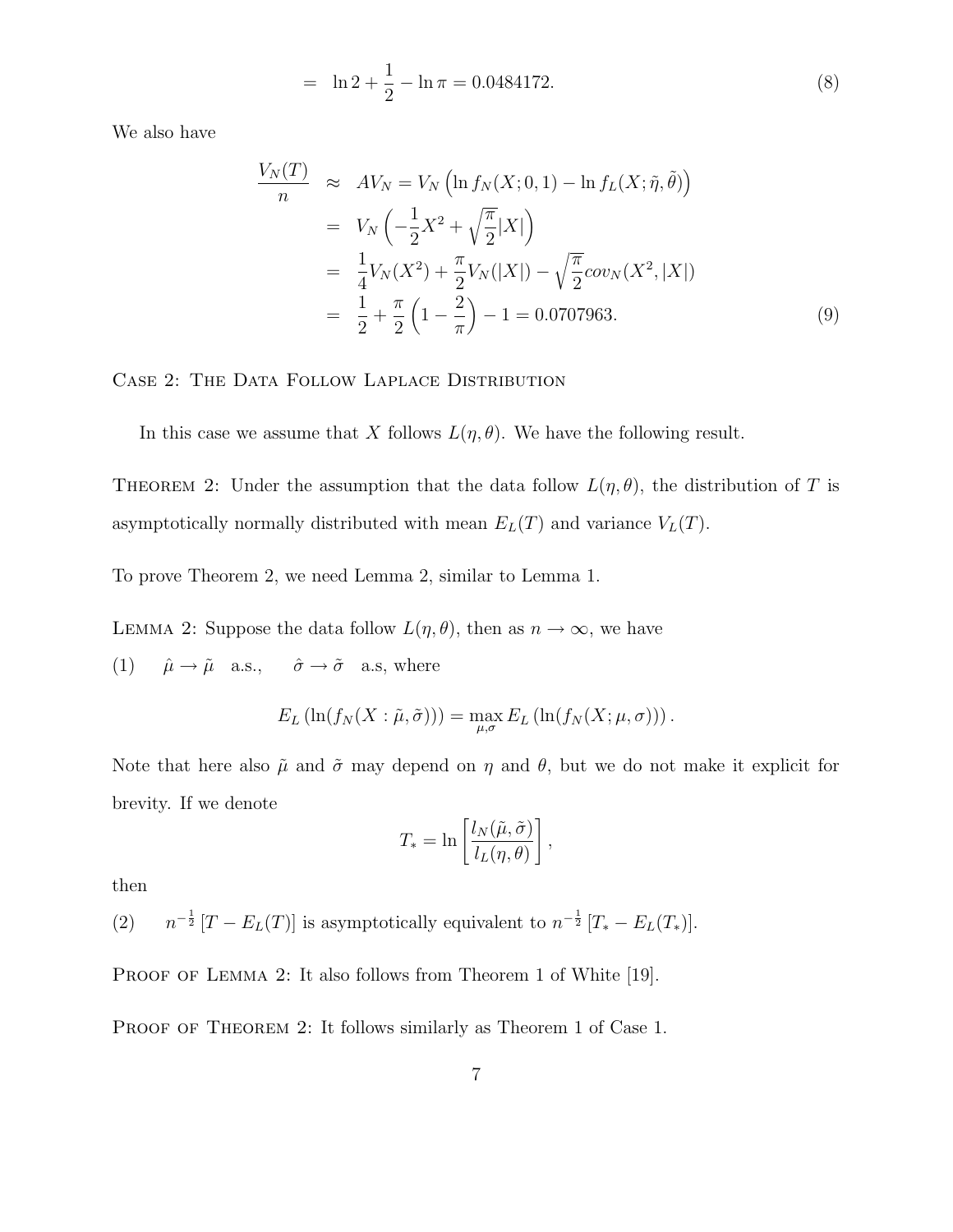Now we discuss how to obtain  $\tilde{\mu}$ ,  $\tilde{\sigma}$ ,  $E_L(T)$  and  $V_L(T)$ . Consider;

$$
E_L(\ln(f_N(X; \mu, \sigma))) = E_L\left[-\frac{1}{2}\ln(2\pi) - \ln \sigma - \frac{(X - \mu)^2}{2\sigma^2}\right].
$$

Since X follows  $L(\eta, \theta)$ , it is immediate that

$$
\tilde{\mu} = \eta \quad \text{and} \quad \tilde{\sigma} = \sqrt{2} \; \theta. \tag{10}
$$

Now we provide the expression for  $E_L(T)$  and  $V_L(T)$ . Similarly as before,  $\lim_{n\to\infty}\frac{E_L(T)}{n}$  $\frac{n^{(1)}}{n}$  and  $\lim_{n\to\infty}\frac{V_L(T)}{n}$  $\frac{E_n(T)}{n}$  exist and we denote  $\lim_{n\to\infty} \frac{E_L(T)}{n} = AM_L$  and  $\lim_{n\to\infty} \frac{V_L(T)}{n} = AV_L$ . Note that as mentioned before, the distribution of T is independent of  $\eta$  and  $\theta$  and we take  $\eta$  = 0 and  $\theta = 1$  with out loss of generality, for the calculations of  $AM<sub>L</sub>$  and  $AV<sub>L</sub>$ . Therefore for large n

$$
\frac{E_L(T)}{n} \approx AM_L = E_L [\ln(f_N(X; \tilde{\mu}, \tilde{\sigma})) - \ln(f_L(X; 0, 1))]
$$
  
=  $E_L \left[ -\frac{1}{2} \ln(2\pi) - \ln \tilde{\sigma} - \frac{(X - \tilde{\mu})^2}{2\tilde{\sigma}^2} + \ln 2 + |X| \right]$   
=  $-\frac{1}{2} \ln(2\pi) - \frac{1}{2} \ln 2 - \frac{1}{2} + \ln 2 + 1 = -0.0723649.$  (11)

Moreover,

$$
\frac{V_L(T)}{n} \approx AV_L = V_L [\ln(f_N(X; \tilde{\mu}, \tilde{\sigma})) - \ln(f_L(X; 0, 1))]
$$
  
=  $V_L \left[ -\frac{X^2}{4} + |X| \right] = \frac{1}{16} V_L(X^2) + V_L(|X|) - \frac{1}{2} cov_L(X^2, |X|)$   
= 0.25. (12)

# 4 Determination of Sample Size and Testing

#### 4.1 MINIMUM SAMPLE SIZE DETERMINATION

In this subsection section we propose a method to determine the minimum sample size needed to discriminate between the normal and Laplace distributions for a given user specified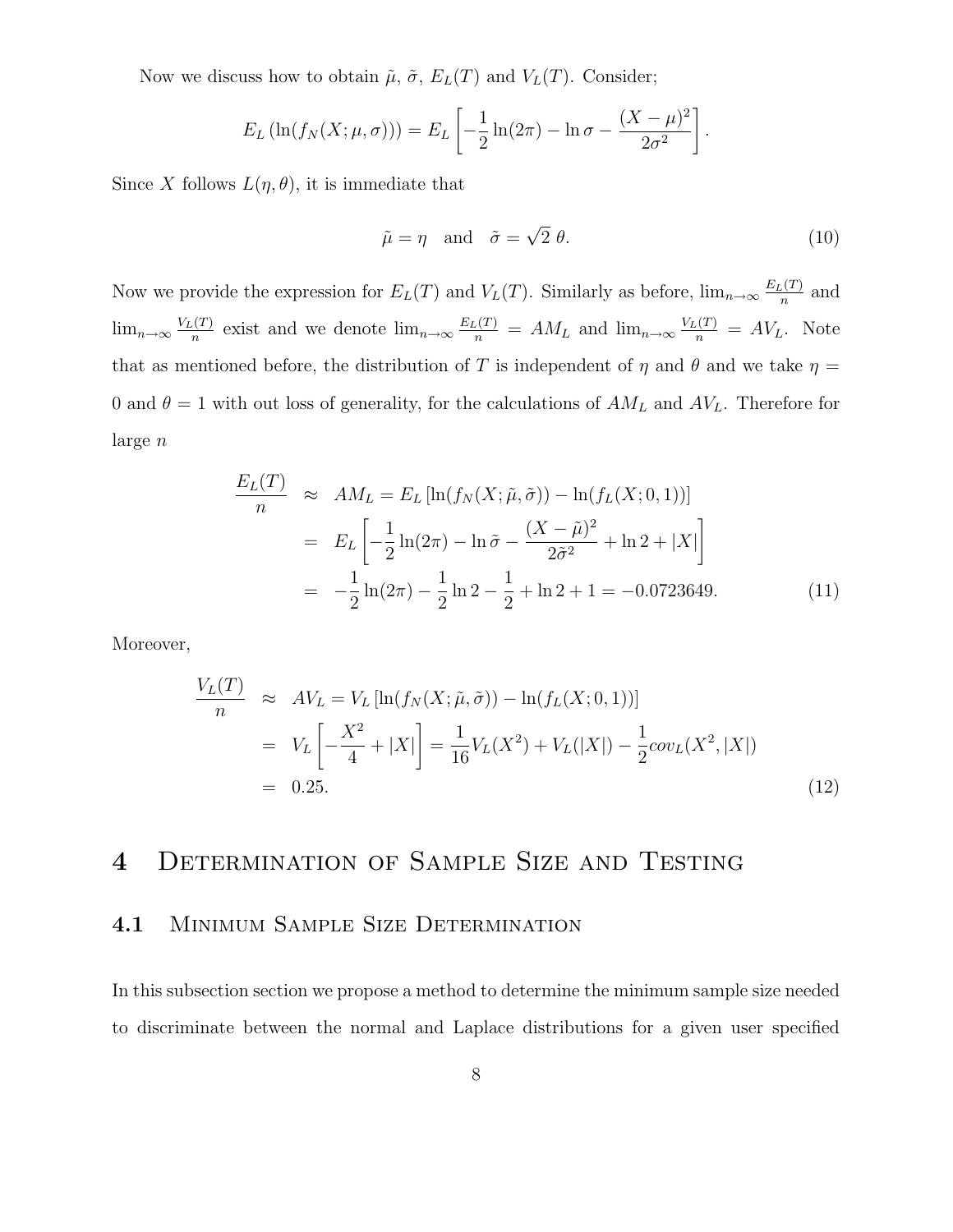probability of correct selection (PCS). It is expected that the user specifies the PCS before hand.

First we consider Case 1, *i.e.* the data follow  $N(\mu, \sigma)$ . Since T is asymptotically normally distributed with mean  $E_N(T)$  and variance  $V_N(T)$ , therefore, the PCS is

$$
PCS = P[T > 0] \approx \Phi\left(\frac{E_N(T)}{\sqrt{V_N(T)}}\right) = \Phi\left(\frac{n \times AM_N}{\sqrt{n \times AV_N}}\right). \tag{13}
$$

Here  $\Phi$  is the distribution function of the standard normal distribution. Now to determine the minimum sample size required to achieve at least  $p^*$  protection level (namely the PCS), we equate;

$$
\Phi\left(\frac{n \times AM_N}{\sqrt{n \times AV_N}}\right) = p^*
$$
\n(14)

and obtain

$$
n = \frac{z_{p^*}^2 A V_N}{(A M_N)^2}.
$$
\n(15)

Here  $z_{p^*}$  is the 100 $p^*$  percentile points of a standard normal distribution. For Case 2, *i.e.* when the data follow  $L(\eta, \theta)$ , we obtain

$$
n = \frac{z_{p^*}^2 A V_L}{(AM_L)^2}.
$$
\n(16)

Therefore, to achieve overall  $p^*$  protection level, we need at least

$$
n = z_{p^*}^2 \max\{\frac{AV_L}{(AM_L)^2}, \frac{AV_L}{(AM_L)^2}\} = z_{p^*}^2 \max\{30.2, 47.7\} = z_{p^*}^2 48. \tag{17}
$$

# 4.2 TESTING OF HYPOTHESES

Cox [6], [7], Dumonceaux and Antle [9] consider the above discrimination problem as the following two testing of hypotheses problems.

Problem 1: 
$$
H_0
$$
: Normal *vs.*  $H_1$ : Laplace. (18)

Problem 2: 
$$
H_0
$$
: Laplace *vs.*  $H_1$ : Normal. (19)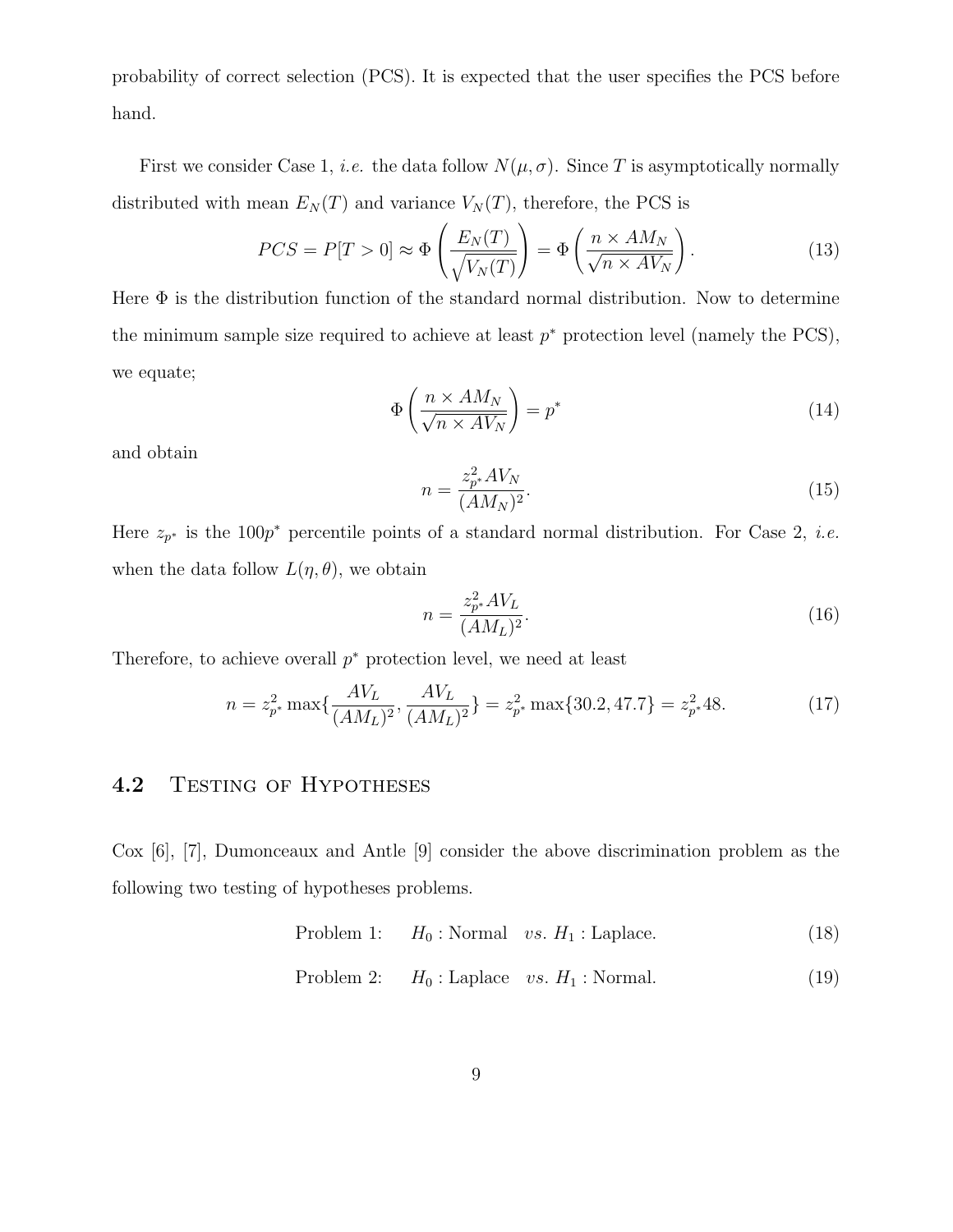Dumonceaux and Antle [9] provided the exact critical regions and the powers of the likelihood ratio tests based on Monte Carlo simulations. Our asymptotic results derived in the previous section can be used for testing the above two hypotheses as follows:

Test 1: For Problem 1: Reject the null hypothesis  $H_0$  at the  $\alpha$  % level of significance, if  $T < n \times 0.0484172 - z_{\alpha} \times \sqrt{n \times 0.0707963}$ , and accept otherwise.

Test 2: For Problem 2: Reject the null hypothesis  $H_0$  at the  $\alpha$  % level of significance, if  $T > -n \times 0.0723649 + z_{\alpha} \times \sqrt{n \times 0.25}$ , and accept otherwise.

# 5 Numerical Experiments:

In this section we present some numerical experimental results performed to verify how the asymptotic results work for different sample sizes. All computations are performed at the Indian Institute of Technology Kanpur, using Pentium IV processor. We use the random deviate generator RAN2 of Press *et al.* [17] and all the programs are written in FORTRAN. They can be obtained from the author on request. We compute the PCS based on simulations and also based on the asymptotic normality results derived in section 3. Since the distribution (numerical value) of  $T$  is independent of the shape and scale parameters, we consider the location and scale parameters to be zero and one respectively in all cases. We consider different sample sizes namely  $n = 20, 40, 60, 80$  and 100.

First we consider the case when the null distribution is normal and the alternative is Laplace. In this case we generate a random sample of size n from  $N(0,1)$  and compute T and check whether T is positive or negative. We replicate the process 10,000 times and obtain an estimate of PCS. The results are reported in Table 1. Similarly, we obtain the results when the null distribution is Laplace and the alternative is normal, and the results are reported in Table 2.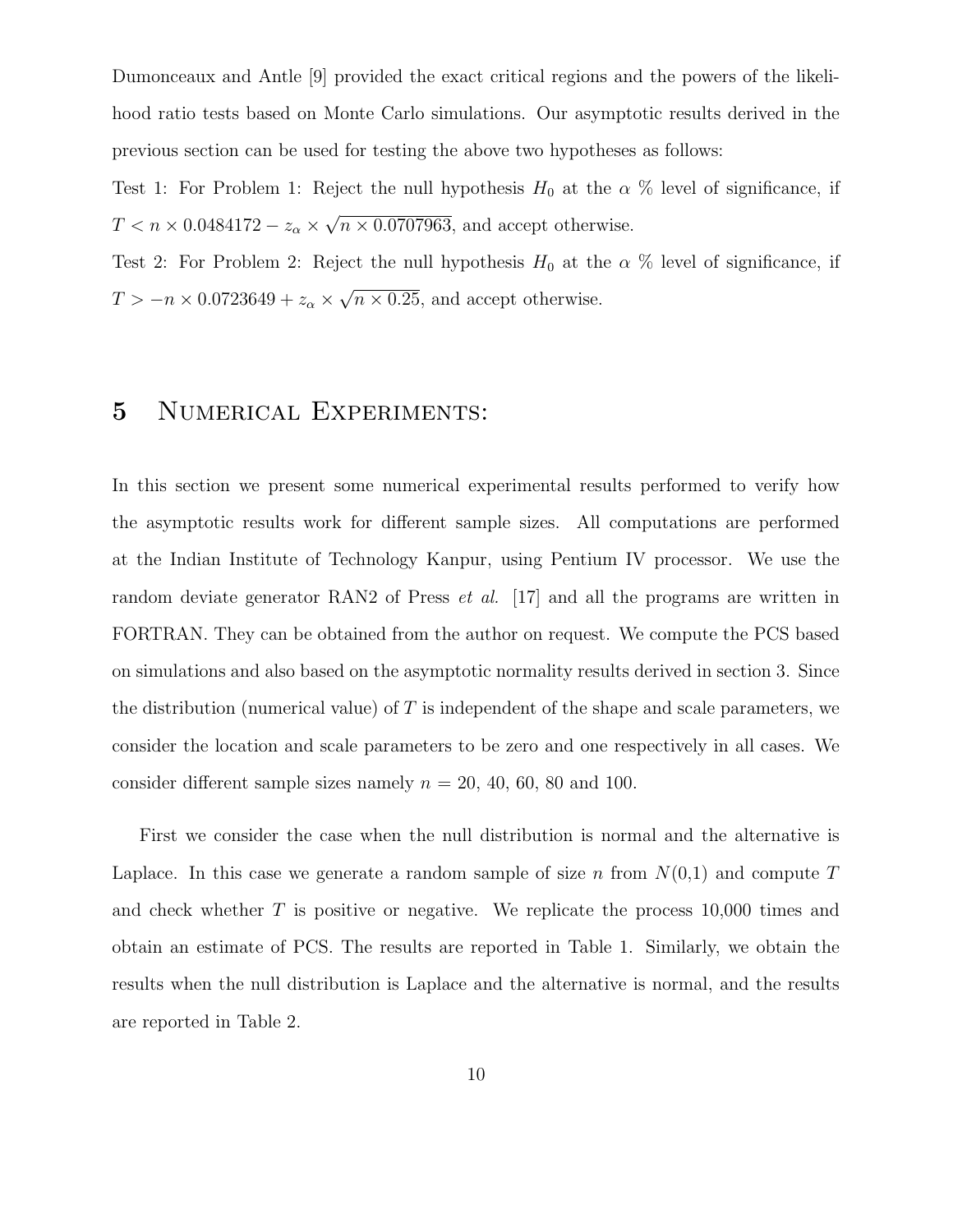| $\, n$ | 20 | 40                                              | 60 | 80 | 100 |
|--------|----|-------------------------------------------------|----|----|-----|
|        |    | MC   $0.80$   $0.87$   $0.92$   $0.95$   $0.96$ |    |    |     |
|        |    | AR   0.79   0.88   0.92   0.95   0.96           |    |    |     |

Table 1: The probability of correct selection based on Monte Carlo simulations (MC) with 10,000 replications and also based on the asymptotic results (AR) when the null distribution is normal and the alternative is Laplace.

| $\boldsymbol{n}$ | <b>20</b> | 40                                                                | 60 | $80-$ | $\mid$ 100 |
|------------------|-----------|-------------------------------------------------------------------|----|-------|------------|
|                  |           |                                                                   |    |       |            |
|                  |           | MC   0.65   0.79   0.86   0.90   0.93                             |    |       |            |
|                  |           |                                                                   |    |       |            |
|                  |           | AS   0.78   0.86   0.91   0.94   0.96                             |    |       |            |
|                  |           |                                                                   |    |       |            |
|                  |           | BC $\vert 0.68 \vert 0.79 \vert 0.85 \vert 0.89 \vert 0.92 \vert$ |    |       |            |

Table 2: The probability of correct selection based on Monte Carlo simulations (MC), based on the asymptotic results (AS) and based on biased corrected asymptotic results (BC) with 10,000 replications and when the null distribution is Laplace and the alternative is normal are reported.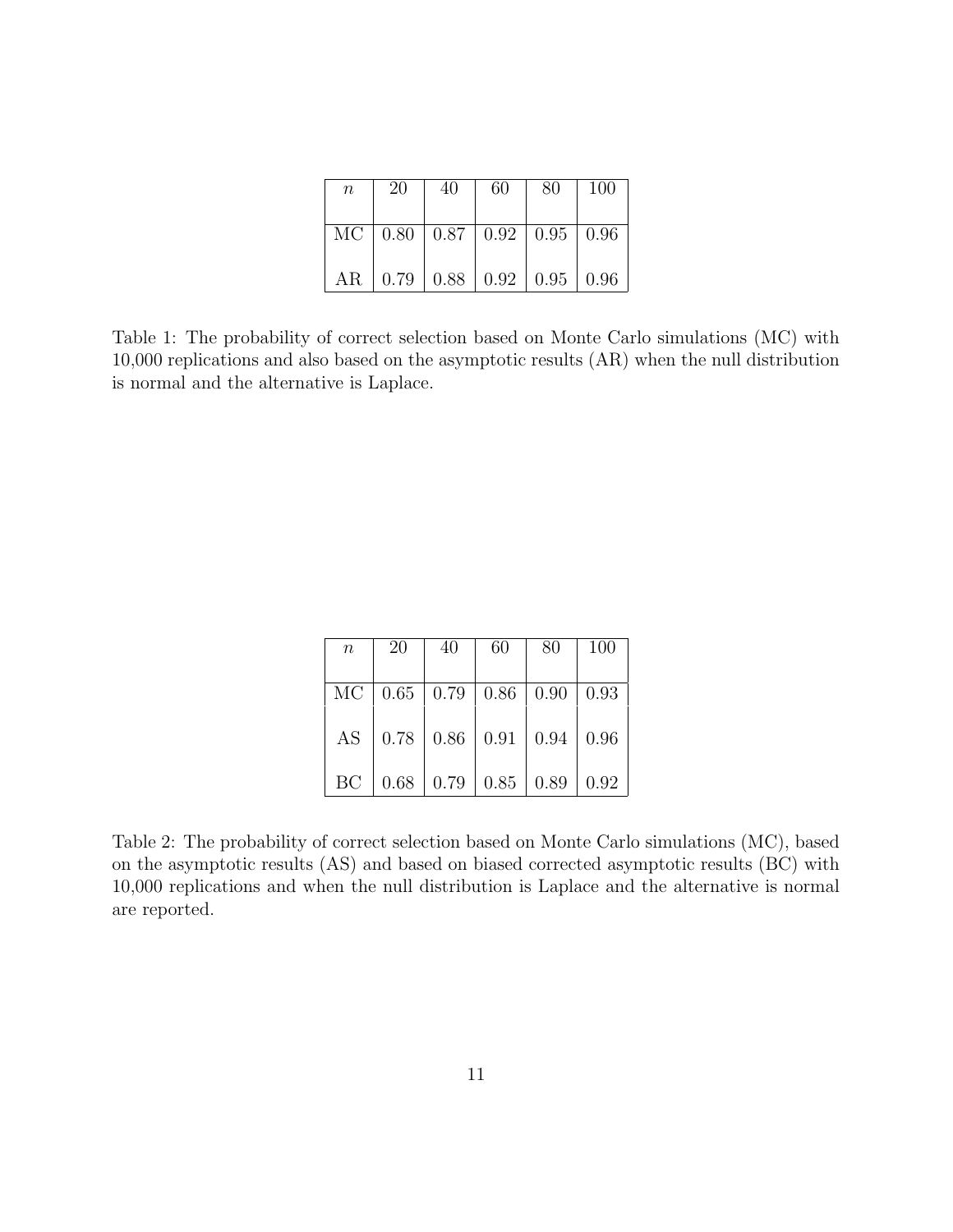It is quite clear from Tables 1 and 2 that as sample size increases the PCS increases as expected. The asymptotic results in Table 1 are quite close to the corresponding simulated results. The same thing is not true for the Table 2. In Table 2 it is observed that for small sample sizes the asymptotic results do not match well with the simulated results. We study carefully the reason and it is observed that  $T$  is biased in this case. We propose the following biased corrected version for small sample sizes. We suggest to use  $AM_L = -0.0723649 + \frac{.64}{n}$ n and  $AV_L = 0.25 - \frac{2.09}{n}$  $\frac{109}{n}$ . The results, based on the biased corrected version, are also provided in Table 2. The biases are obtained by regressing the simulated mean and variance of  $T$  with the theoretical mean and variance respectively, over a wide range of sample sizes. Based on the bias correction, the value of  $n$  in (16) can be modified to

$$
n = \frac{- (1.28AM_L - z_{p*}^2 AV_L) + \sqrt{(1.28AM_L - z_{p*}^2 AV_L)^2 - 4AM_L^2(0.64^2 + 2.09z_{p*}^2)}}{2AM_L^2},
$$

and therefore, equation (17) and Test 2 can also be modified accordingly.

Now we consider the discrimination problem as a testing of hypothesis problem as defined in the previous section. Let us define the rejection regions as  $\{T < 0\}$  and  $\{T > 0\}$  for problems 1 and 2 respectively. Therefore, it is immediate that  $P[Type I error] = 1 - PCS$ . From Tables 1 and 2, it is clear that P[Type I error] varies between 0.20 to 0.04 as the sample size varies between 20 to 100 when the null distribution is normal and when the null distribution is Laplace it varies between 0.35 to 0.07. Similarly in two cases the power of the tests vary between 0.65 to 0.93 and between 0.80 to 0.96 respectively as sample size varies between 20 to 100.

#### 6 Data Analysis

In this section we analyze two data sets and use our method to discriminate between the two distribution functions.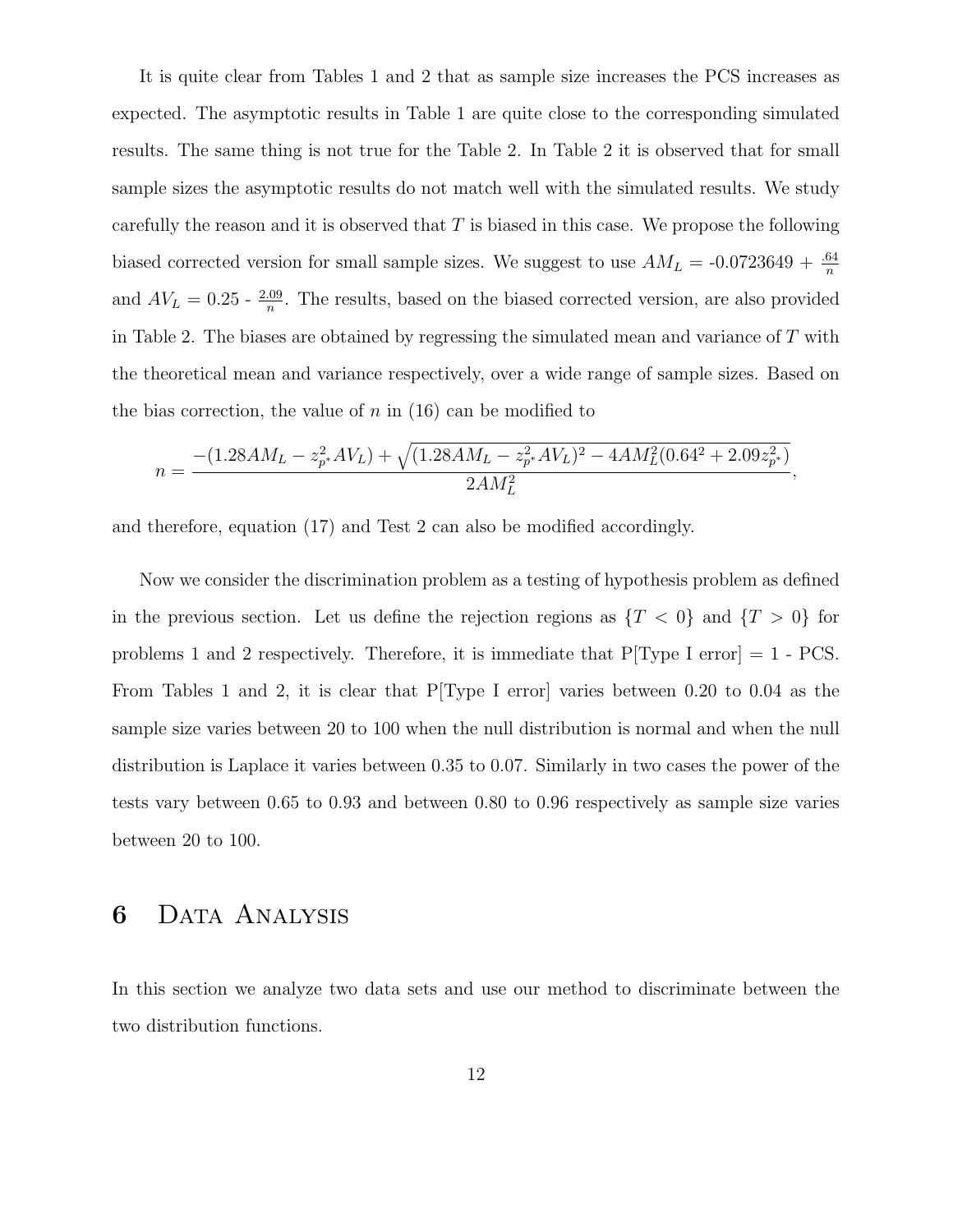

Figure 1: Emperical survival function, fitted normal and fitted Laplace survival functions for data set 1.

DATA SET 1: The first data set is as follows; (Lawless; 1986, page 228). The data are the number of million revolutions before failure for each of the 23 ball bearings in the life tests and they are: 17.88, 28.92, 33.00, 41.52, 42.12, 45.60, 48.80, 51.84, 51.96, 54.12, 55.56, 67.80, 68.44, 68.64, 68.88, 84.12, 93.12, 98.64, 105.12, 105.84, 127.92, 128.04, 173.40.

Several authors analyzed this data set using gamma, Weibull, log-normal, generalized exponential models. We make the log transformation of the data and try to fit the normal and Laplace distributions. When we use the normal model, the MLEs of the different parameters are  $\hat{\mu} = 4.1506$ ,  $\hat{\sigma} = 0.5215$  and the corresponding log-likelihood (LL) value is -17.6615. The Kolmogorv-Smirnov (K-S) distance between the data and the fitted normal distribution function is 0.0899 and the corresponding  $p$  value is 0.99. Similarly when we fit the Laplace model, the MLEs are  $\hat{\eta} = 4.1506$ ,  $\hat{\theta} = 0.4200$  and the corresponding LL value is -18.9899. The non-parametric survival function, fitted normal survival function and fitted Laplace survival function are plotted in Figure 1.

The K-S distance between the data and the fitted Laplace distribution function is 0.2473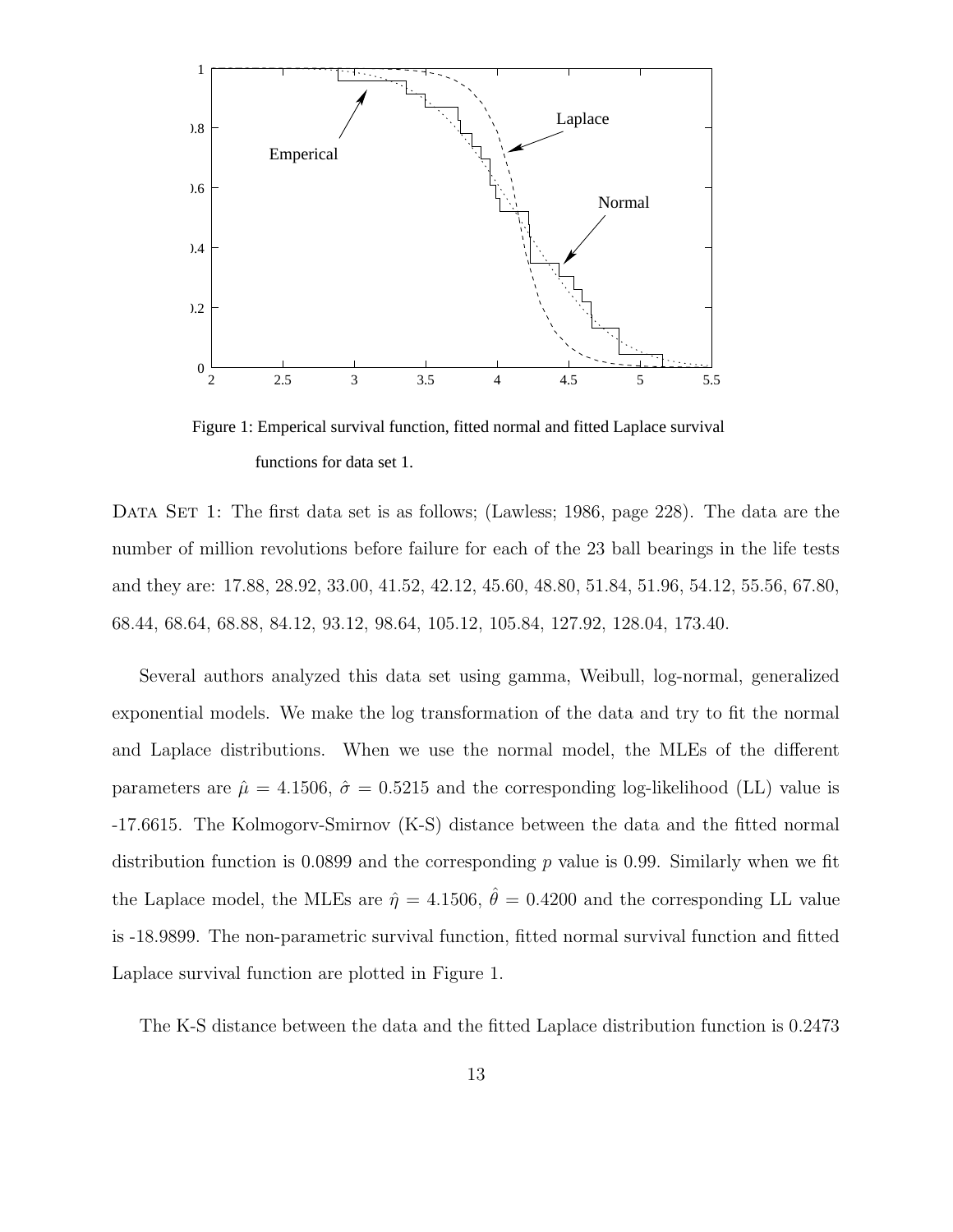| Intervals         | Observed   Normal |      | Laplace |
|-------------------|-------------------|------|---------|
|                   |                   |      |         |
| $<\ln 35$         | 3                 | 2.92 | 2.79    |
| $\ln 35 - \ln 55$ |                   | 6.04 | 5.38    |
| $\ln 55 - \ln 80$ | 5                 | 6.48 | 8.20    |
| ln 80 - ln 100    | 3                 | 3.15 | 2.73    |
| $> \ln 100$       | 5                 | 4.41 | 3.90    |

Table 3: The observed and the expected frequencies due to the normal and Laplace distributions for data set 1

and the corresponding  $p$  value is 0.12. We also present the observed, expected frequencies for different intervals in Table 3.

The  $\chi^2$  values are 0.579 and 2.089 for the normal and Laplace distributions respectively. For data set 1, K-S distances,  $\chi^2$  values and Figure 1 indicate that for the transformed data, the normal distribution is a better fit compared to the Laplace distribution,

The logarithm of RML *i.e.*,  $T = 1.3284 > 0$ . It also indicates to choose the normal model. From (13), it is clear that if the data follow normal distribution then based on sample size 23, PCS = 0.81 and if the data follow Laplace distribution then the bias corrected PCS  $= 0.71$ . Therefore, in this case the PCS is at least min $\{0.71, 0.81\} = 0.71$ . Based on the assumption that the data follow normal distribution, the  $p$ -value  $= 0.57$ . Similarly based on the assumption that the data follow Laplace distribution, the  $p$ -value  $= 0.11$ . Comparing the two p values also we would prefer to choose normal distribution over Laplace distribution. Therefore, in this case, the LL values,  $\chi^2$  values, K-S distances and our proposed method indicate to choose the normal model and the probability of correct selection is at least 71%. If we consider the two testing of hypotheses problems (18) and (19), then based on the data we can not reject the null hypotheses in both cases even with the 10% level of significance.

DATA SET 2: Now consider the following data set artificially created from the Laplace distribution, namely  $L(0, 1)$  and truncated at the second decimal places. The data are as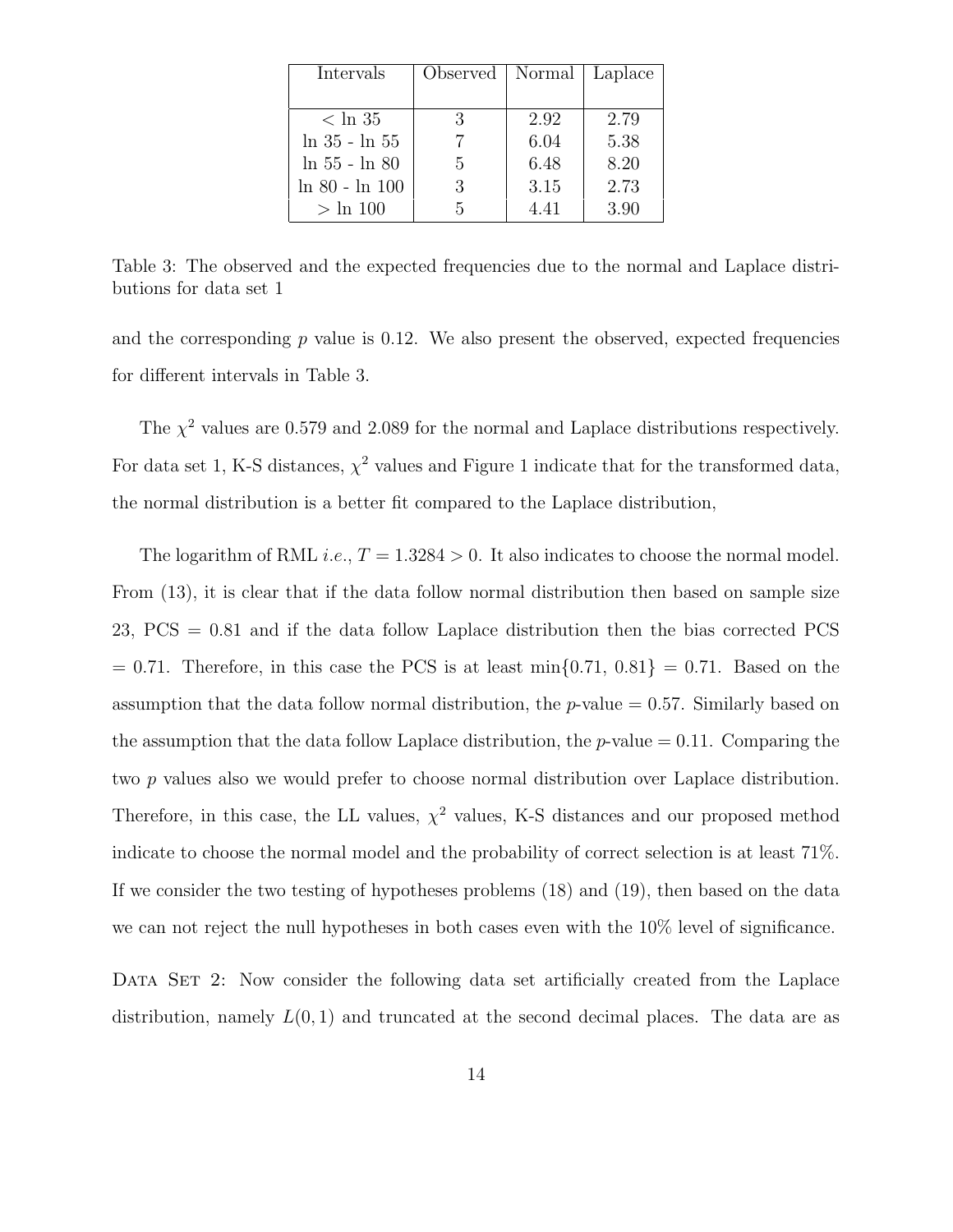

Figure 2: Emperical survival function, fitted normal and fitted Laplace survival functions for data set 2.

follows: -1.28, 0.36, -1.29, -0.80, 0.28, -0.06, -1.53, 0.28, -0.54, 0.17, 0.59, 6.22, 2.41, 0.33, -1.51, 0.25, 2.33, 2.81, -0.92, 2.12, -1.01, 1.35, -0.37, -0.39, -4.39, -2.39, 0.97, -0.58, -2.24, -0.05.

Using the normal model the MLEs of the different parameters are  $\hat{\mu} = 0.0373, \ \hat{\sigma} =$ 1.8906 and the corresponding log-likelihood (LL) value is -61.6744. The Kolmogorv-Smirnov (K-S) distance between the data and the fitted normal distribution function is 0.1656 and the corresponding p value is 0.3833. Similarly using the Laplace model, the MLEs are  $\hat{\eta} =$ 0.0373,  $\hat{\theta} = 1.3298$  and the corresponding LL value is -59.3458. The non-parametric, fitted normal and fitted Laplace survival functions are plotted in Figure 2.

The K-S distance between the data and the fitted Laplace distribution function is 0.1499 and the corresponding  $p$  value is 0.5100. The observed and expected frequencies are presented in Table 4.

The  $\chi^2$  values are 1.356 and 1.035 for normal and Laplace distributions respectively. For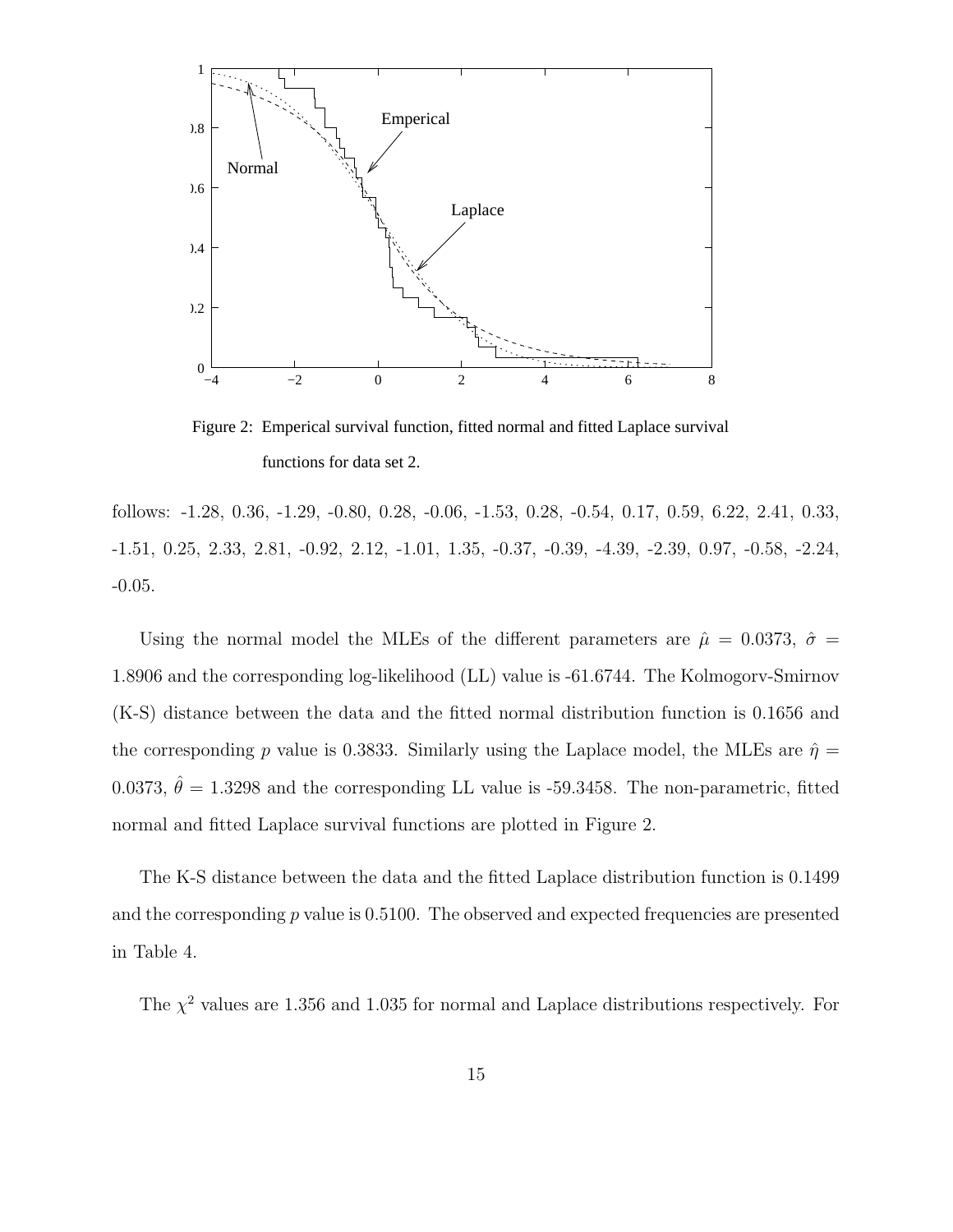| Intervals    | Observed | Normal | Laplace |
|--------------|----------|--------|---------|
|              |          |        |         |
| $<-3.0$      |          | 1.64   | 1.55    |
| $-3.0 - 1.5$ |          | 4.42   | 3.22    |
| $-1.5 - 0.0$ | 11       | 8.70   | 9.90    |
| $0.0 - 1.5$  |          | 8.71   | 10.34   |
| $1.5 - 3.0$  |          | 4.78   | 3.37    |
| > 3.0        |          | 1.75   | 1.62    |

Table 4: The observed and the expected frequencies due to the normal and Laplace distributions for data set 2

data set 2, K-S distances,  $\chi^2$  values and Figure 2 indicate that the Laplace distribution is better fit compared to the normal distribution,

The logarithm of RML *i.e.*,  $T = -2.3286 < 0$ . Therefore, our proposed method suggests to choose the Laplace model. From (13), it is clear that if the data follow normal distribution then based on sample size  $30$ ,  $PCS = 0.84$  and if the data follow Laplace distribution then the bias corrected PCS = 0.74. Therefore, in this case the PCS is at least  $\min\{0.74, 0.84\}$  $= 0.74$ . Based on the assumption that the data follow normal distribution, the p-value  $< 0.005$ . Similarly based on the assumption that the data follow Laplace distribution, the pvalue  $> 0.62$ . Comparing the two p values also it is immediate that the Laplace distribution is preferable over normal distribution. Therefore, in this case, the LL values,  $\chi^2$  values, K-S distances and our proposed method indicate to choose the Laplace model and the probability of correct selection is at least 74%. If we consider the two testing of hypotheses problems (18) and (19), then based on the data we reject the null hypotheses for the problem (18) for any  $\alpha < 0.005$ .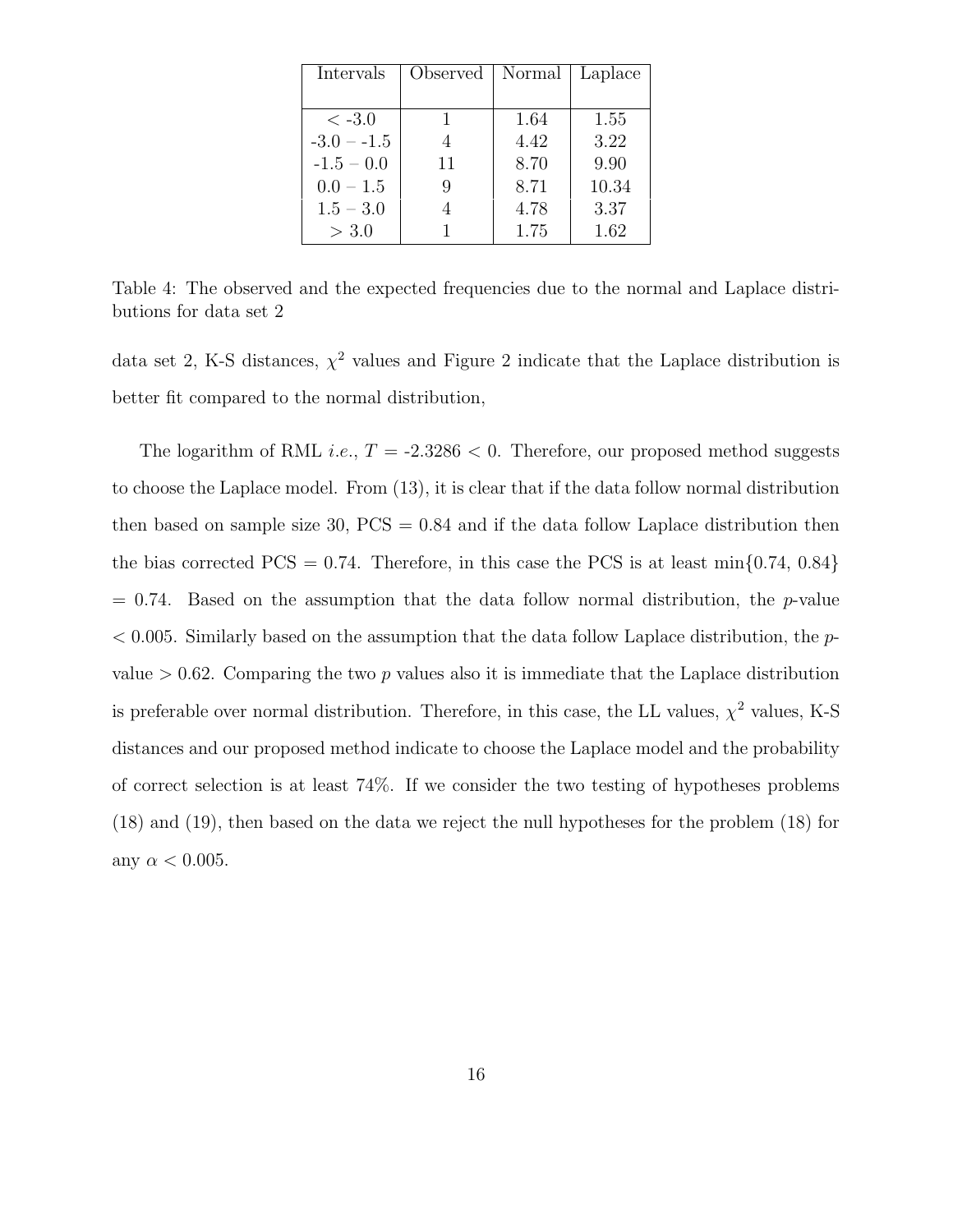# 7 Conclusions

In this paper we consider the problem of discriminating the two important families of distributions namely the normal and Laplace families. We consider the statistic based on the ratio of maximized likelihoods and obtain the asymptotic distributions of the test statistics under null hypotheses. It is observed that the asymptotic distributions are asymptotically normal and they are independent of the parameters of the null distribution. Our method can be used for discriminating between any two members of the different location and scale families. The exact mean and variance of the corresponding normal distribution needs to be derived in each case. Finally, we should mention that for a given data set it may happen that none of the two distribution functions provide good fit. It should be clear from the  $K-S$  values and also from the  $\chi^2$  values. Those cases some other family members should be used.

# References

- [1] Atkinson, A. (1969), "A test of discriminating between models", Biometrika, vol. 56, 337-341.
- [2] Atkinson, A. (1970), "A method for discriminating between models" (with discussions), Journal of the Royal Statistical Society, Ser. B, vol. 32, 323-353.
- [3] Bain, L.J. and Englehardt, M. (1980), "Probability of correct selection of Weibull versus gamma based on likelihood ratio", Communications in Statistics, Ser. A., vol. 9, 375-381.
- [4] Chambers, E.A. and Cox, D.R. (1967), "Discriminating between alternative binary response models", Biometrika, 54, 573-578.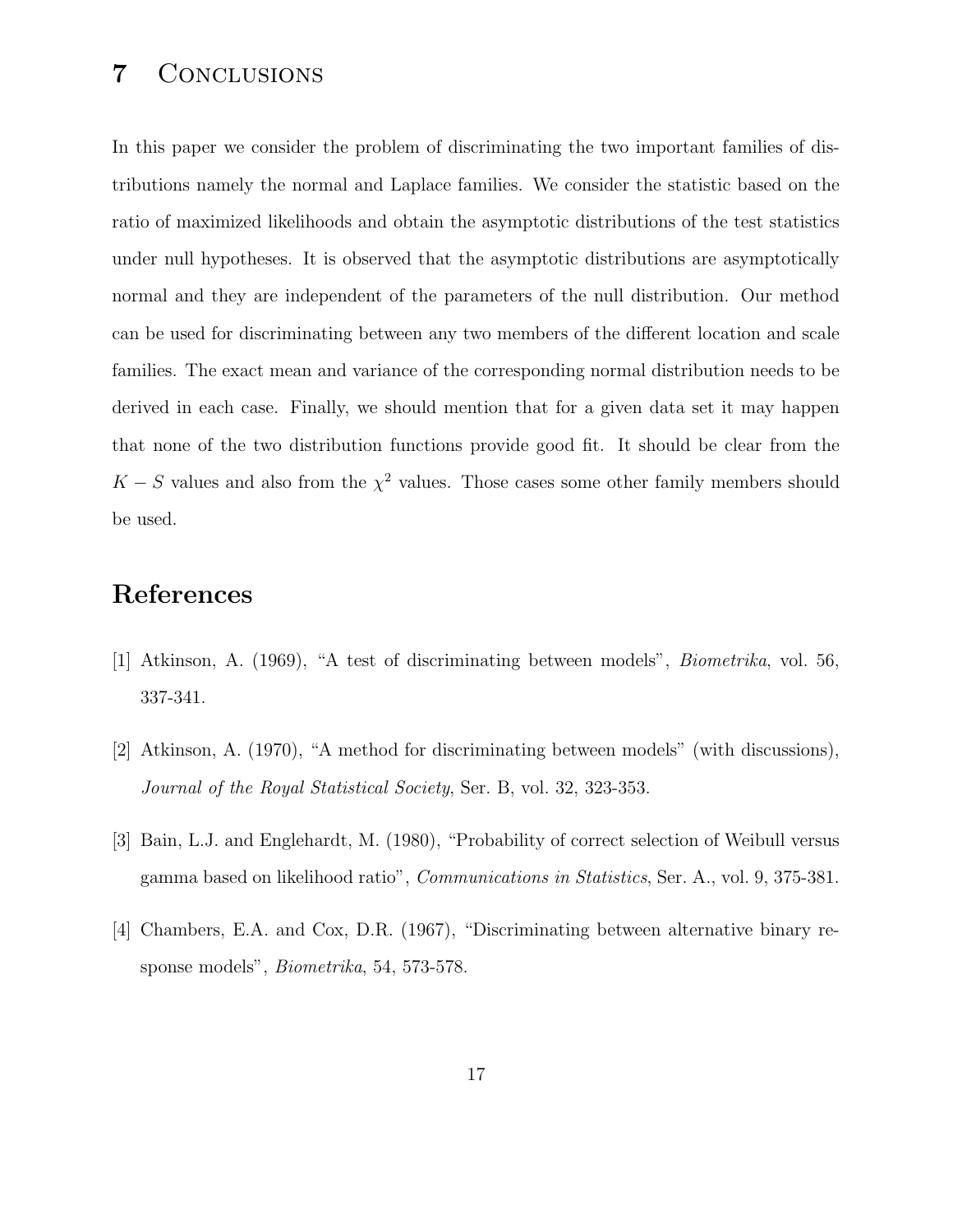- [5] Chen, W.W. (1980), "On the tests of separate families of hypotheses with small sample size", Journal of Statistical Computations and Simulations, vol. 2, 183-187.
- [6] Cox, D.R. (1961), "Tests of separate families of hypotheses", Proceedings of the Fourth Berkeley Symposium in Mathematical Statistics and Probability, Berkeley, University of California Press, 105-123.
- [7] Cox, D.R. (1962), "Further results on tests of separate families of hypotheses", Journal of the Royal Statistical Society, Ser. B, vol. 24, 406-424.
- [8] Dumonceaux, R., Antle, C.E. and Haas, G. (1973), "Likelihood ratio test for discriminating between two models with unknown location and scale parameters", Technometrics, vol. 15, 19-31.
- [9] Dumonceaux, R. and Antle, C.E. (1973), "Discriminating between the log-normal and Weibull distribution", Technometrics, vol. 15, 923-926.
- [10] Dyer, A.R. (1973), "Discrimination procedure for separate families of hypotheses", Journal of the American Statistical Association, vol. 68, 970-974.
- [11] Fearn, D.H. and Nebenzahl, E. (1991), "On the maximum likelihood ratio method of deciding between the Weibull and Gamma distributions", *Communications in Statistics* - Theory and Methods, vol. 20, 579-593.
- [12] Firth, D. (1988), "Multiplicative errors: log-normal or gamma?", Journal of the Rpyal Statistical Society, Ser. B, 266-268.
- [13] Kim, H., Sun, D. and Tsutakawa, R. K. (2002), "Lognormal vs. Gamma: Extra Variations", Biometrical Journal, vol.44, 305-323.
- [14] Kundu, D. and Manglick, A. (2004), "Discriminating between the Log-Normal and gamma distributions", to appear in the Journal of the Applied Statistical Sciences.